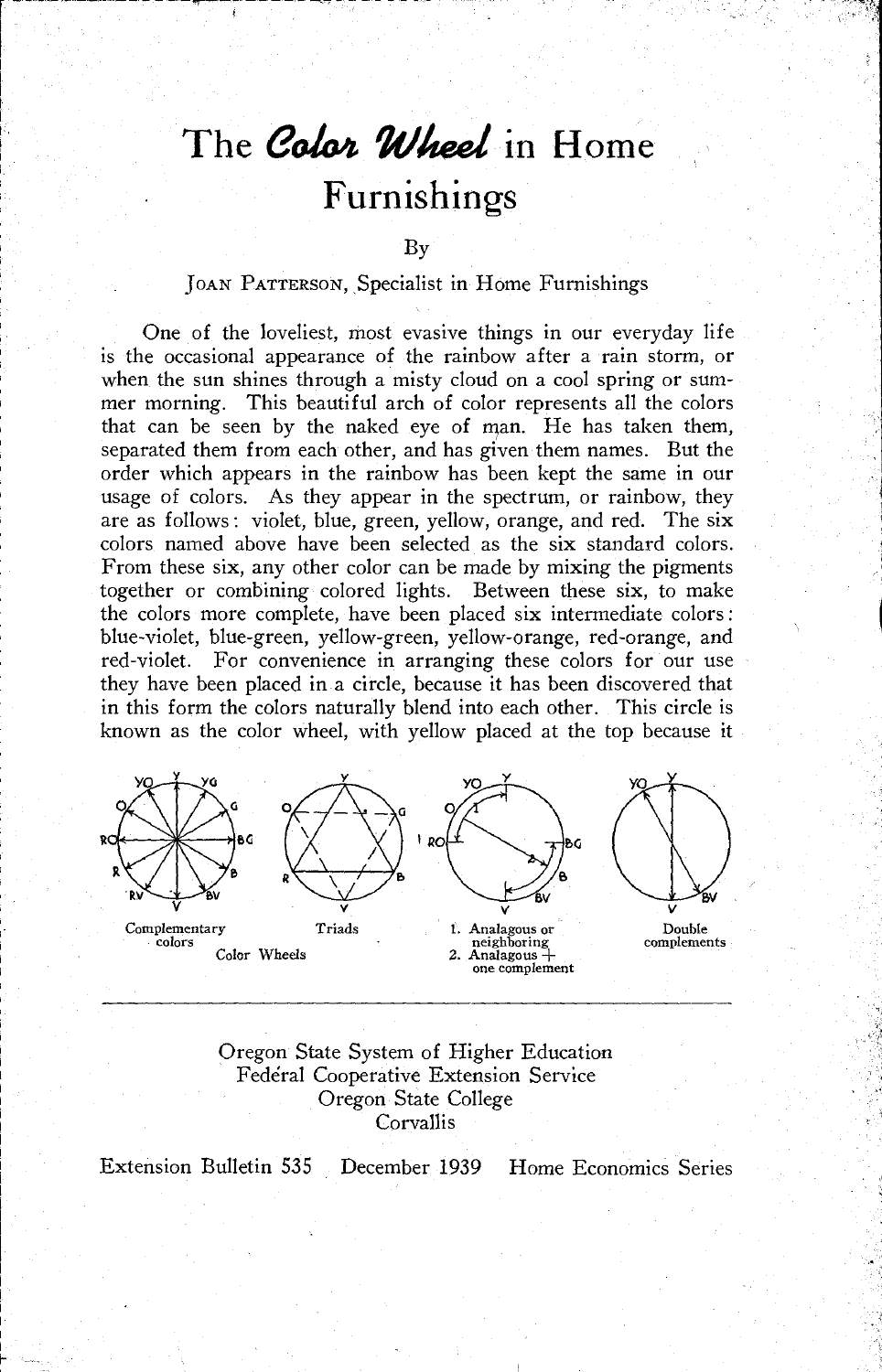appears to be the lightest, or nearest white of all colors, and violet is placed at the bottom of the wheel. Violet is the darkest of all colors. (See color wheel.)

## Color vocabulary

Before we go any farther we must have a common knowledge of some of the words used in describing color. Here is a small vocabulary that has been arranged to simplify and make clearer the discussion to follow on color.

Hue refers to the chromatic quality of a color, which we indicate by its name-red, violet, green, etc.

Intensity is the degree of brilliance of a hue.

Value refers to the relation of a color to black and white-light blue, dark violet, etc.

Shade refers to the darkness or grayness of a color.

Tint refers to the paleness of a color, or when a great amount of white is present, plus the actual color— $pink$ , pale blue, etc.

Tones relate to the subject of black and white.

| White | Gray   | Black |
|-------|--------|-------|
| Light | Middle | Dark  |

Value scale is an arrangement of steps between white and black in regular sequences.

| Light        | tint       | pink   |
|--------------|------------|--------|
| Medium light |            | rose   |
| Middle       | normal hue | red    |
| Medium dark  |            | ruby   |
| Dark         | shade      | maroon |

## Warm and cool colors

We find that colors have different effects on our feelings. For example, red makes us warm and excited, while blue is cool and soothing. So do all the other colors in the spectrum have definite warm and cool effects. The hues, which are the warm colors and can be associated with fire and molten metal, are all on one side of the wheel, yellow-orange, orange, red-orange, red, red-violet, and violet. These are active and stimulating, enlivening, and cheerful. Their presence in a room gives an effect of warmth and comfort. They may be chosen in soft, dull tones for the wall coverings, or in somewhat clearer, though not too intense, tones for window hangings, rugs, upholstery, and in combination with neutral walls. Small spots of intense color are used in small ornaments, pillows, vases, lamps, etc.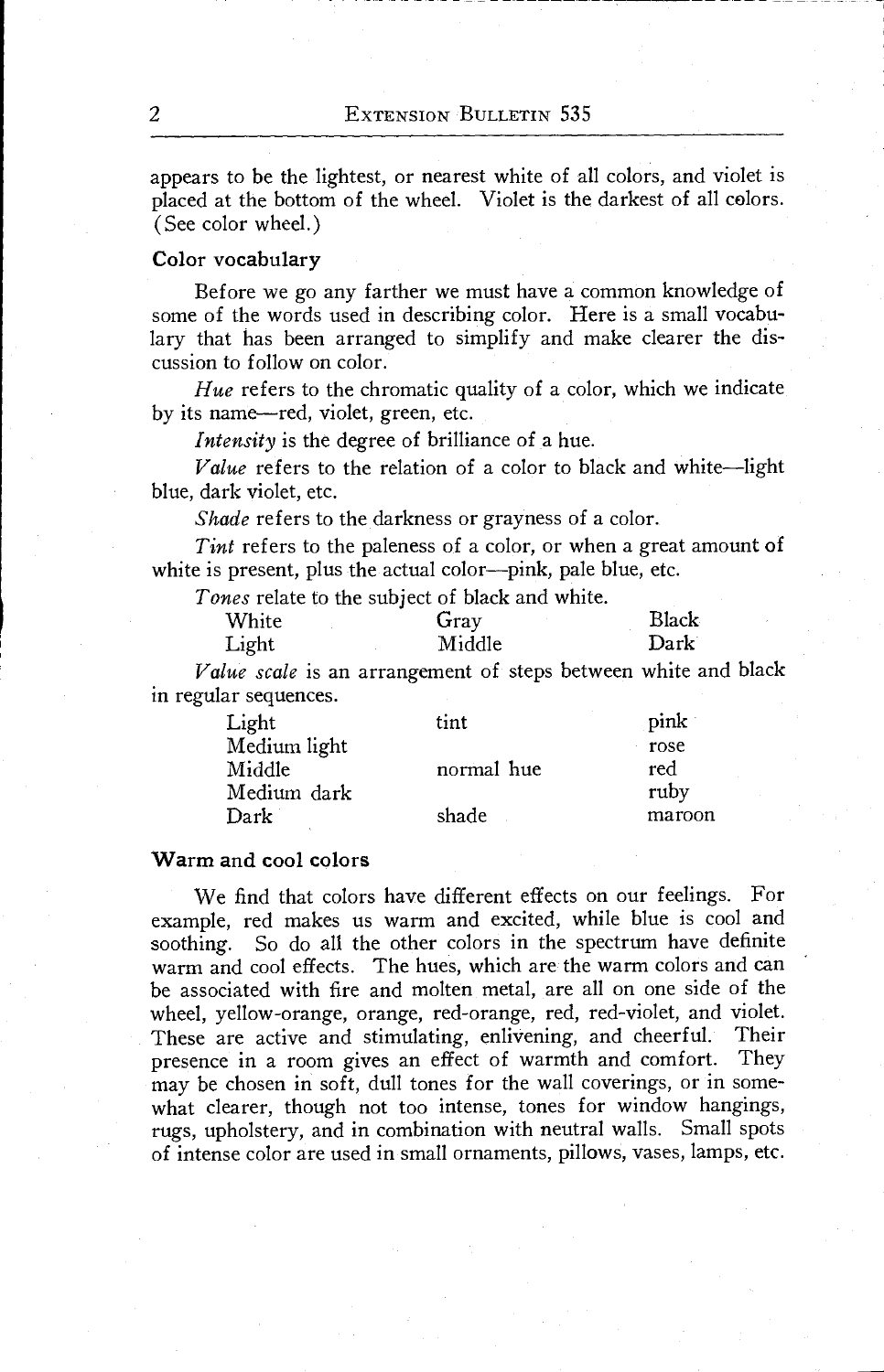### Warm color schemes

Generally speaking, a room on the north side of the house, where little or no sunshine penetrates, should be made to seem brighter and warmer by the use of warm colors. Walls in north rooms can be finished in clearer, warmer colors than those of rooms of any other exposure. The light in north rooms is usually limited in amount and cold in quality, without much sunshine. On the north walls, any of the various tones of yellow, from a clear, light orange-yellow tint to a neutral yellow-gray (sand color), or one of the many tones of tan or brown, may be used. Brown, red, purple, mulberry, terra cotta, and old rose are colors containing a large amount of red or yellow in their composition, and are warm in effect; so in their obvious neutralized form they are very desirable for large areas such as in rugs, hangings, draperies, etc., in rooms of north or northeast exposure. Further warmth and sparkle may be introduced into a room with the use of still brighter and purer warm colors such as red violet, red, red orange, orange, yellow orange, and yellow. All pure colors should be used with restraint, and they are better used in very small but well chosen spots.

If the room is decorated generally throughout with warm tones of creams, browns, dull rusts, and grayed reds, it is most generally enlivened with *small spots* of *some color* in pure form selected from the opposite side of the color wheel—green, yellow green, blue green, or blue.

This is a practical use of the simplest color combinations, the complementary colors, or colors directly opposite from each other on the wheel. Combinations of complementary colors, if used discreetly, will add zest and cheer to any room.

#### Cool color schemes

The colors on the other side of the wheel—yellow green, green, blue green, blue, blue violet, and violet—have a tendency to be cool, and can generally be associated with the nature elements of water, sky, green grass, and trees, all exemplifications of freshness, airiness, and coolness.

Because of these warm and cool qualities in colors they have definite purposes in the decorative scheme of your home.

In rooms of south or west exposure, where an effect of coolness is desirable, blues and greens may be used. These colors are cool and quiet and produce an atmosphere of dignity and restfulness. They are particularly pleasing in summer homes, in the country or at the seashore, where coolness is the aim. Gray is a cool color, although there are many tones of gray and various degrees of coolness among